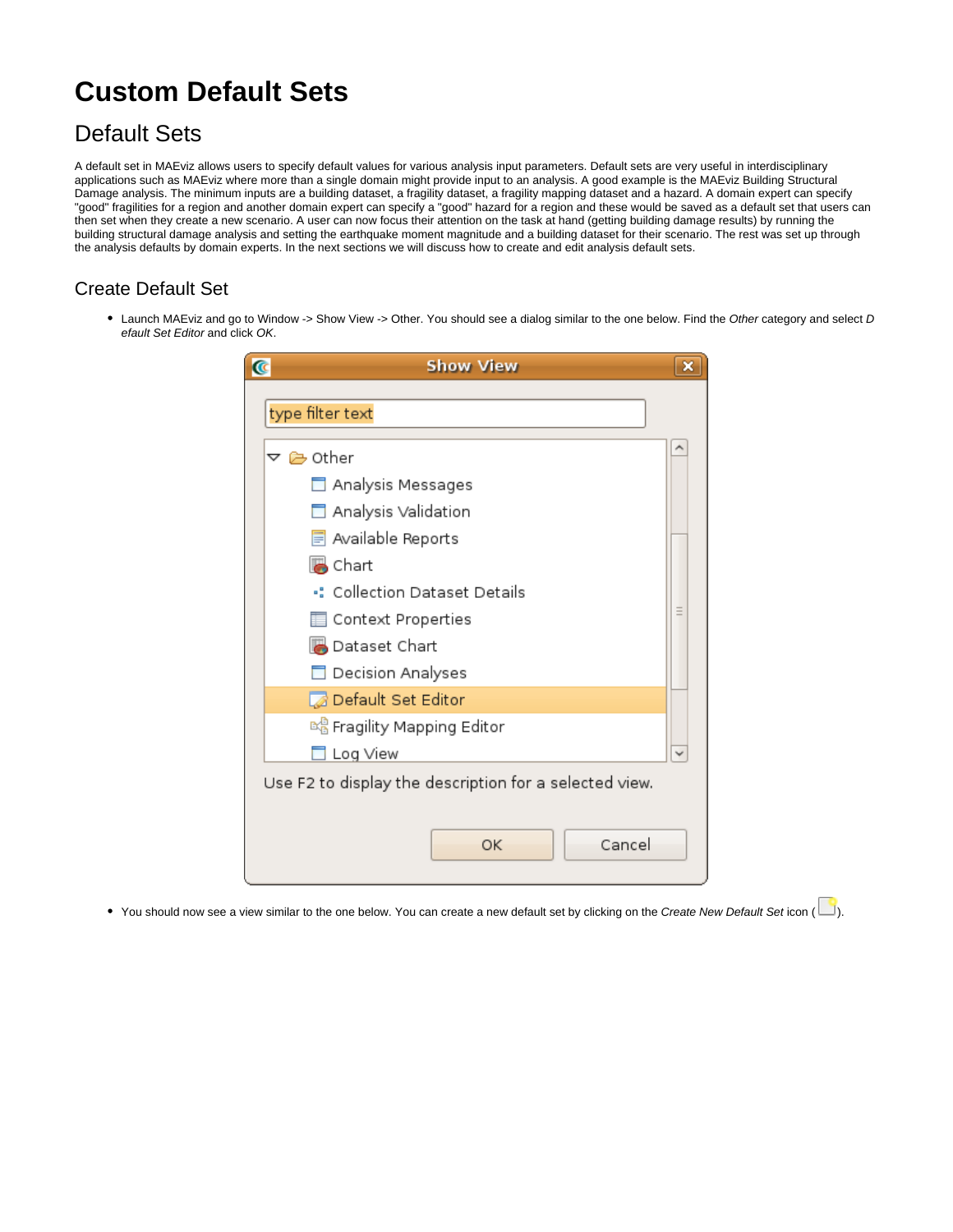| $\mathbf C$                                                                                                                                                                                                                                                                                                                                                                                                    |                                                    | $\mathbf x$ |
|----------------------------------------------------------------------------------------------------------------------------------------------------------------------------------------------------------------------------------------------------------------------------------------------------------------------------------------------------------------------------------------------------------------|----------------------------------------------------|-------------|
| Default Set Editor &                                                                                                                                                                                                                                                                                                                                                                                           |                                                    |             |
| MAEviz 3.1.1 e-Science Analysis Defaults<br>$\triangleright$ $\blacksquare$<br>MAEviz 3.1.1 Analysis Defaults<br>▷<br>MAEviz 3.0 Shelby County Analysis Defaults<br>MAEviz NBSR default set<br>MAEviz 2.4.2 Shelby County Defaults<br>▷<br>MAEviz 2.4.1 Shelby County Default Set<br>MAEviz 3.0 South Carolina Analysis Defaults<br>▷<br>MAEviz 3.1 Shelby County Analysis Defaults<br>South Carolina Defaults | MAEviz 3.1.1 e-Science Analysis<br><b>Defaults</b> |             |

After clicking on the Create New Default Set icon, you will need to enter a name for the new default set (e.g. Default Set Example). If you expand the new default set in the tree view, you will see that for each analysis you click on it will display the user interface fields without any values. For example, expand Default Set Example -> Building and click on Structural Damage. You should see a view similar to the one below.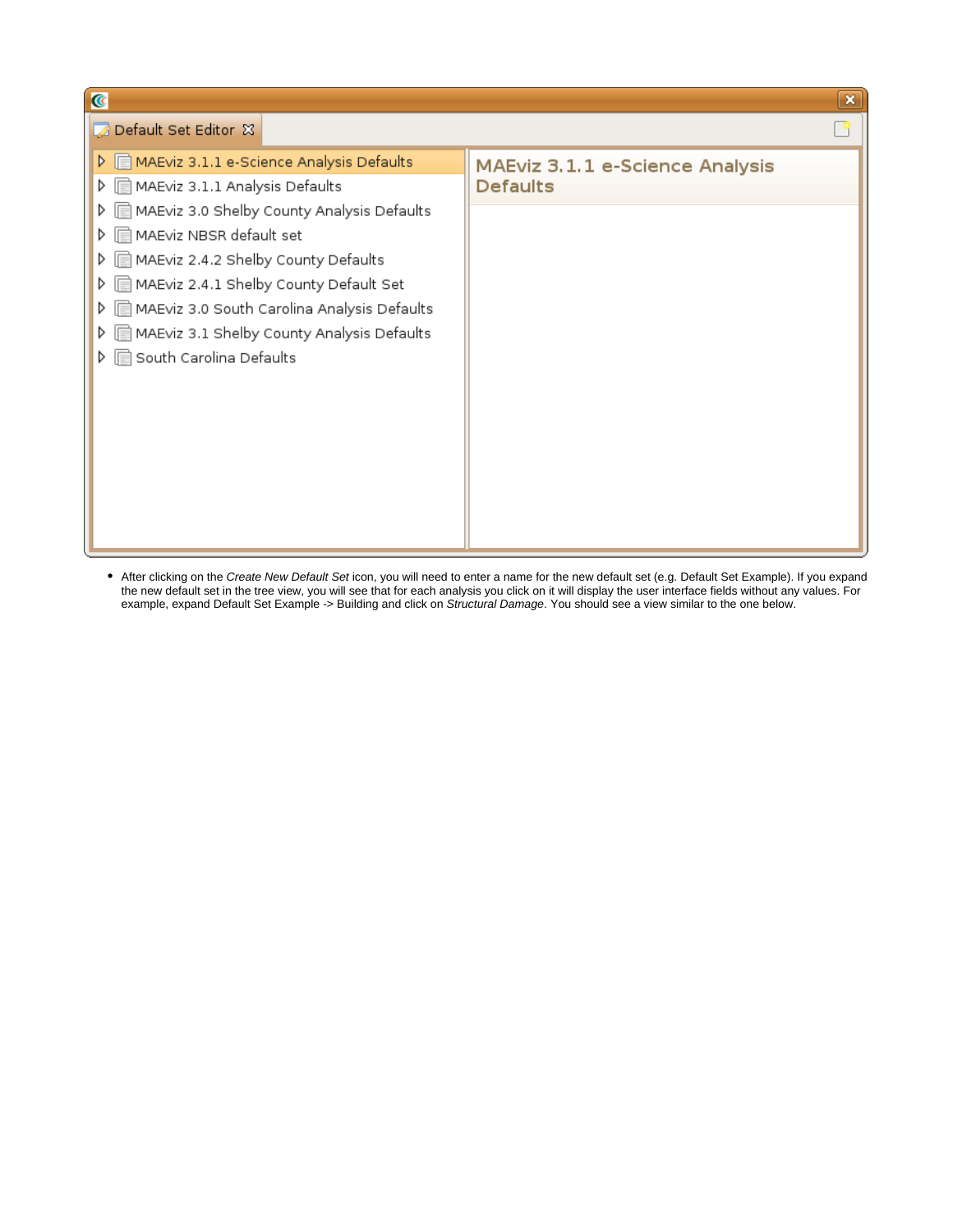

• To fill in the default datasets, simply click on the Search icon ( $\curvearrowright$ ) and find the dataset you want to specify as the default. For fields that require text or numbers, enter the appropriate values. Default sets are saved automatically so nothing further needs to be done.

That's it. You don't need to specify a default for every analysis nor for every field. All required fields that are left blank will need to be filled in by the user before the analysis can execute.

#### Edit Default Set

To edit a default set, you will need to open up the Default Set Editor view following steps similar to the first bullet above.

• Launch MAEviz and go to Window -> Show View -> Other. You should see a dialog similar to the one below. Find the Other category and select D efault Set Editor and click OK.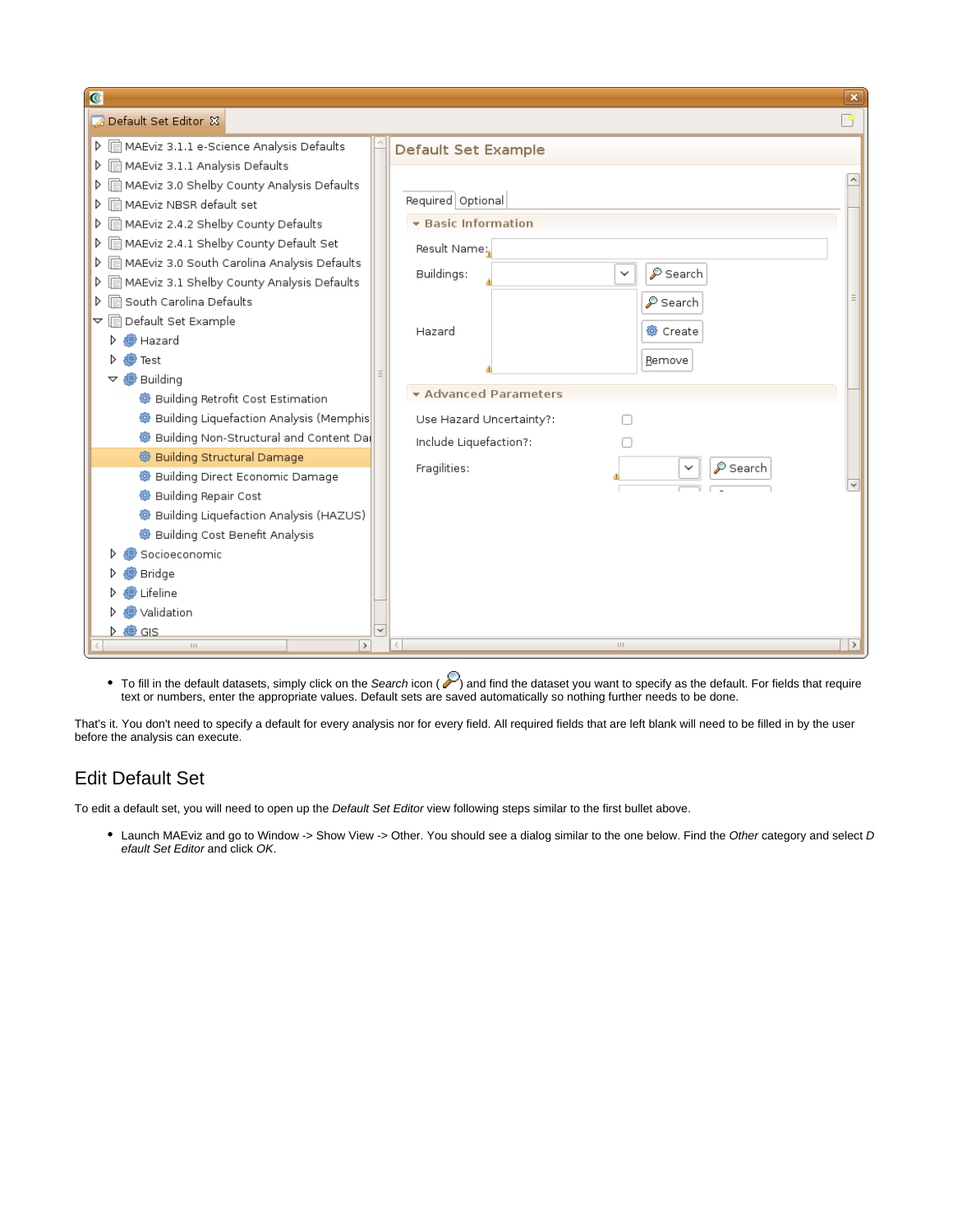| I<br><b>Show View</b>                                  | ×        |  |
|--------------------------------------------------------|----------|--|
| type filter text                                       |          |  |
| ▽ 2 Other                                              |          |  |
| Analysis Messages                                      |          |  |
| Analysis Validation                                    |          |  |
| $\mathbf{E}$ Available Reports                         |          |  |
| <b>B</b> Chart                                         |          |  |
| •: Collection Dataset Details                          |          |  |
| <b>■ Context Properties</b>                            | $\equiv$ |  |
| Dataset Chart                                          |          |  |
| Decision Analyses                                      |          |  |
| Default Set Editor                                     |          |  |
| 喝 Fragility Mapping Editor                             |          |  |
| $\Box$ Log View                                        |          |  |
| Use F2 to display the description for a selected view. |          |  |
|                                                        |          |  |
| Cancel<br>OK                                           |          |  |

You should now see a view similar to the one below. You can edit a default set by clicking on one and expanding the tree view until you see the analysis you want to edit. To change a dataset, simply click on the Search icon ( $\blacktriangleright$ ) and find the dataset you want to specify as the new default. For fields that require text or numbers, enter the appropriate values. Default sets are saved automatically so nothing further needs to be done.